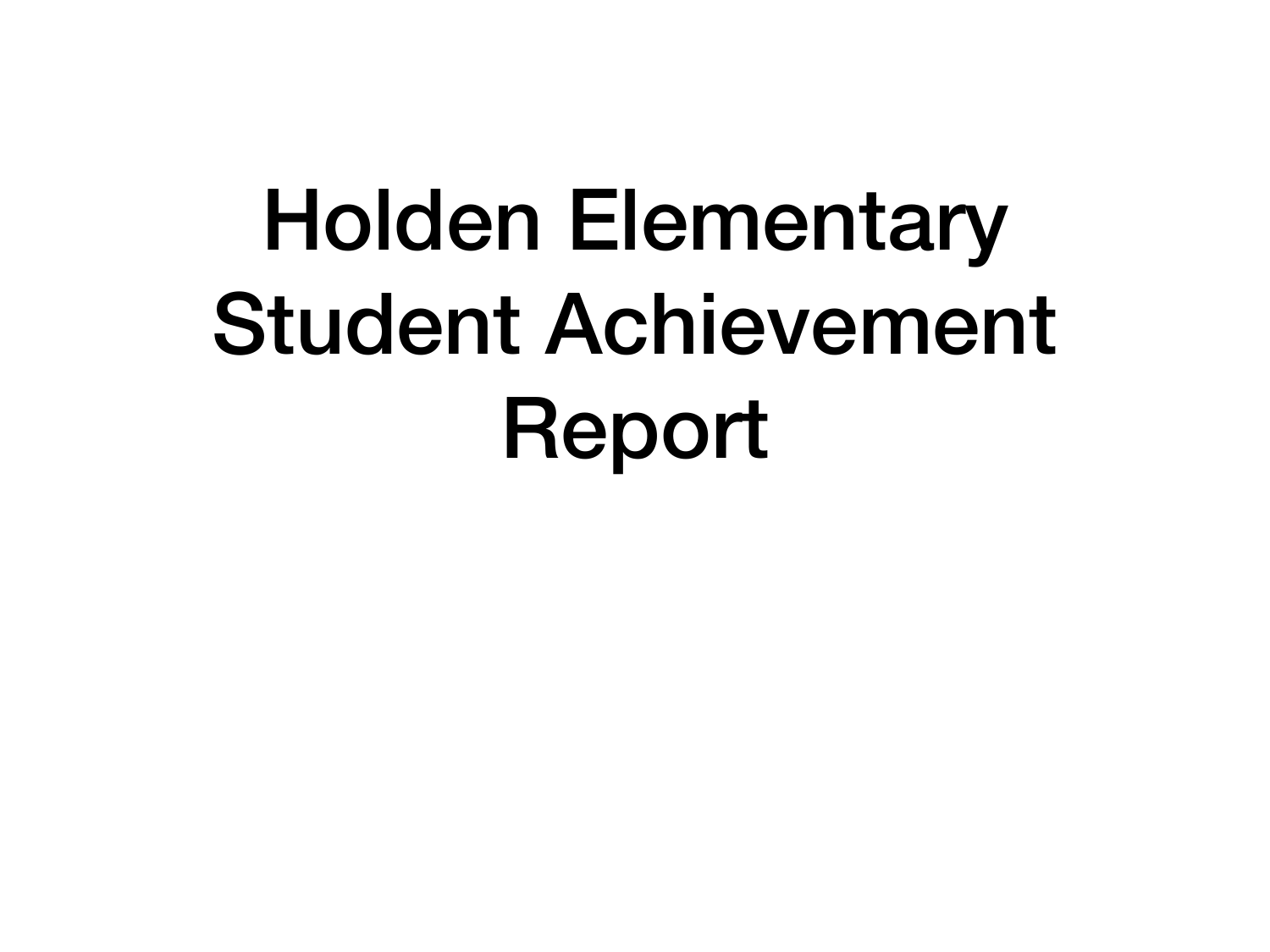### Strategic Plan Goal 1

**The % of students scoring at or above the proficient level on the ELA assessments will increase annually to meet or exceed the annual "on track" MSIP target for students and subgroups**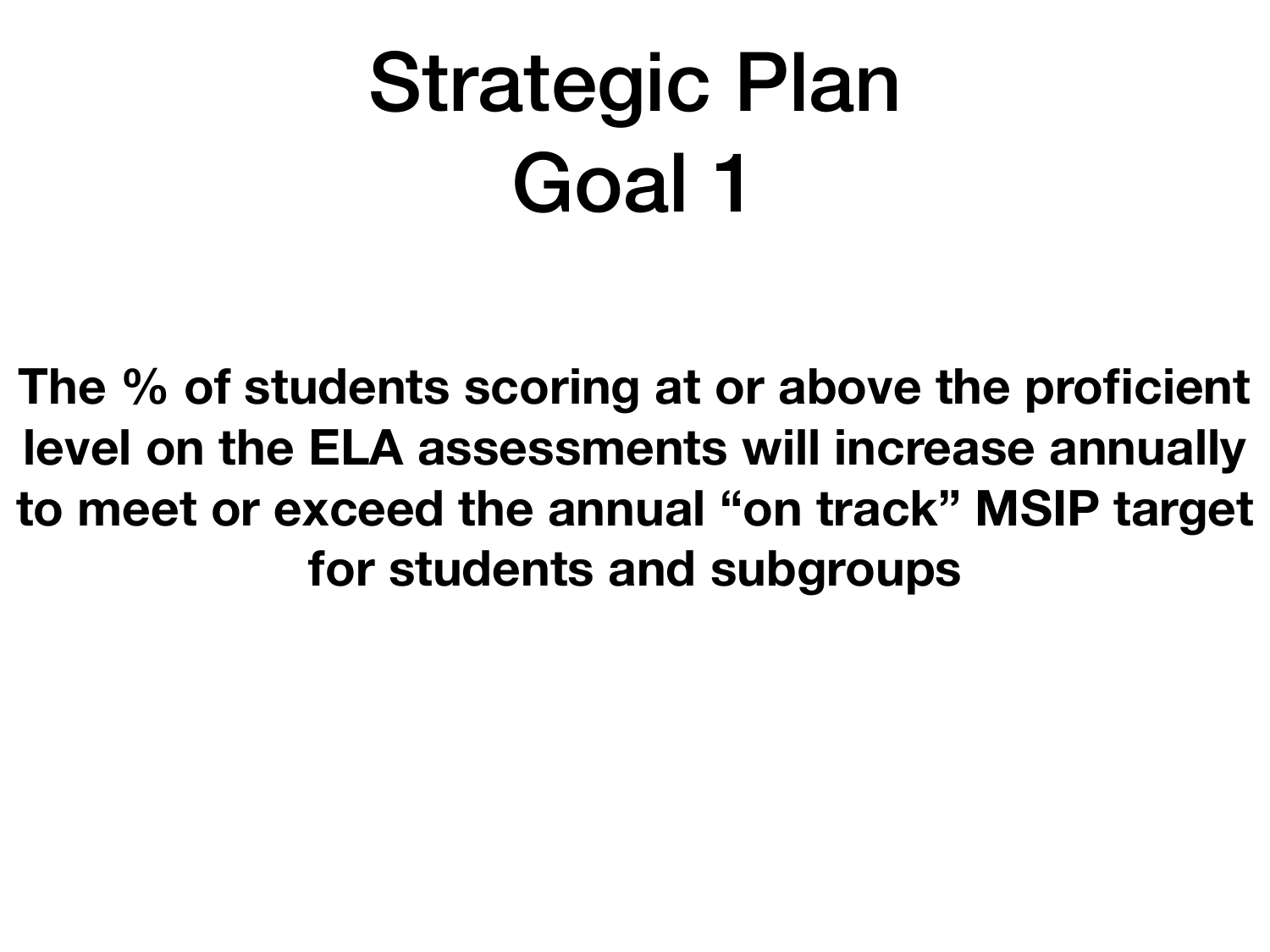#### Action Plan 1A & 2A Task 6- Provide professional development for implementation of new instructional strategies

- Weekly Data Team Collaboration
- August 8th- Back to School Inservice
- August 9th- Back to School Inservice
- August 14th- Teacher Inservice Vertical Teaming and Collaboration
- August 24th- Teacher Inservice
- August 31st- BIST Day
- September 7th- Care teams meet
- September 11th- Faculty Meeting
- September 12th- BIST Day
- September 24th-Teacher Inservice
- October 5th- Care teams meet
- October 8th-Teacher Inservice
- October 10th- BIST Day
- November 1st- BIST Day
- November 2nd- Care teams
- November 13th- Faculty Meeting
- November 26th- BIST Day
- December 6th- BIST Day
- December 11th- Faculty Meeting
- January 3rd- Teacher Inservice
- January 11th- Care Teams
- January 15th- Faculty Meeting
- January 18th- BIST Day
- February 6th- BIST Day
- February 8th- Care Teams
- March 8th- BIST Day
- March 8th- Care Teams
- April 4th- BIST Day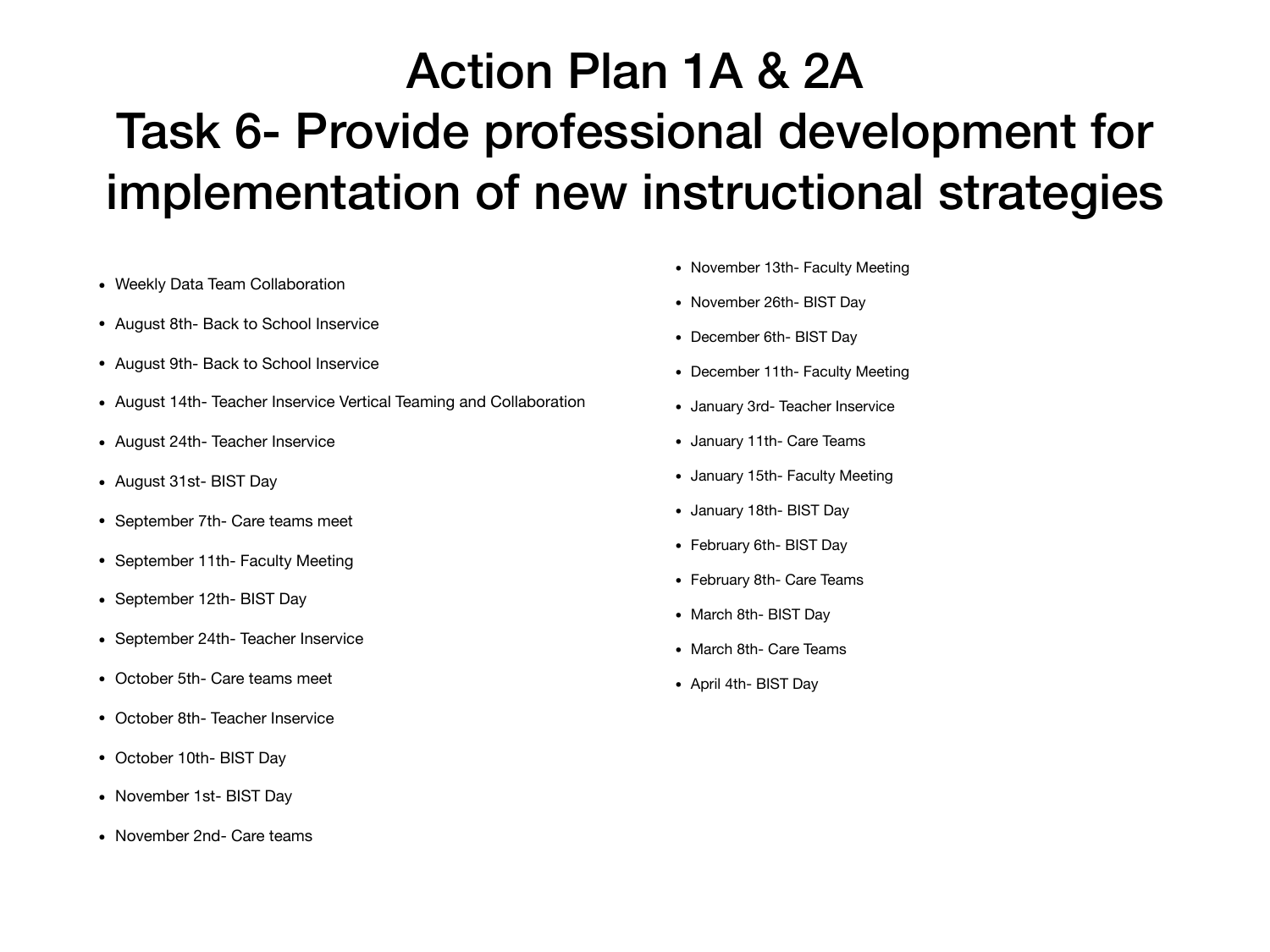#### Action Plan 1C Task 1-

Analyze state performance data and compare performance to state average; conference, district performance and comparator district performance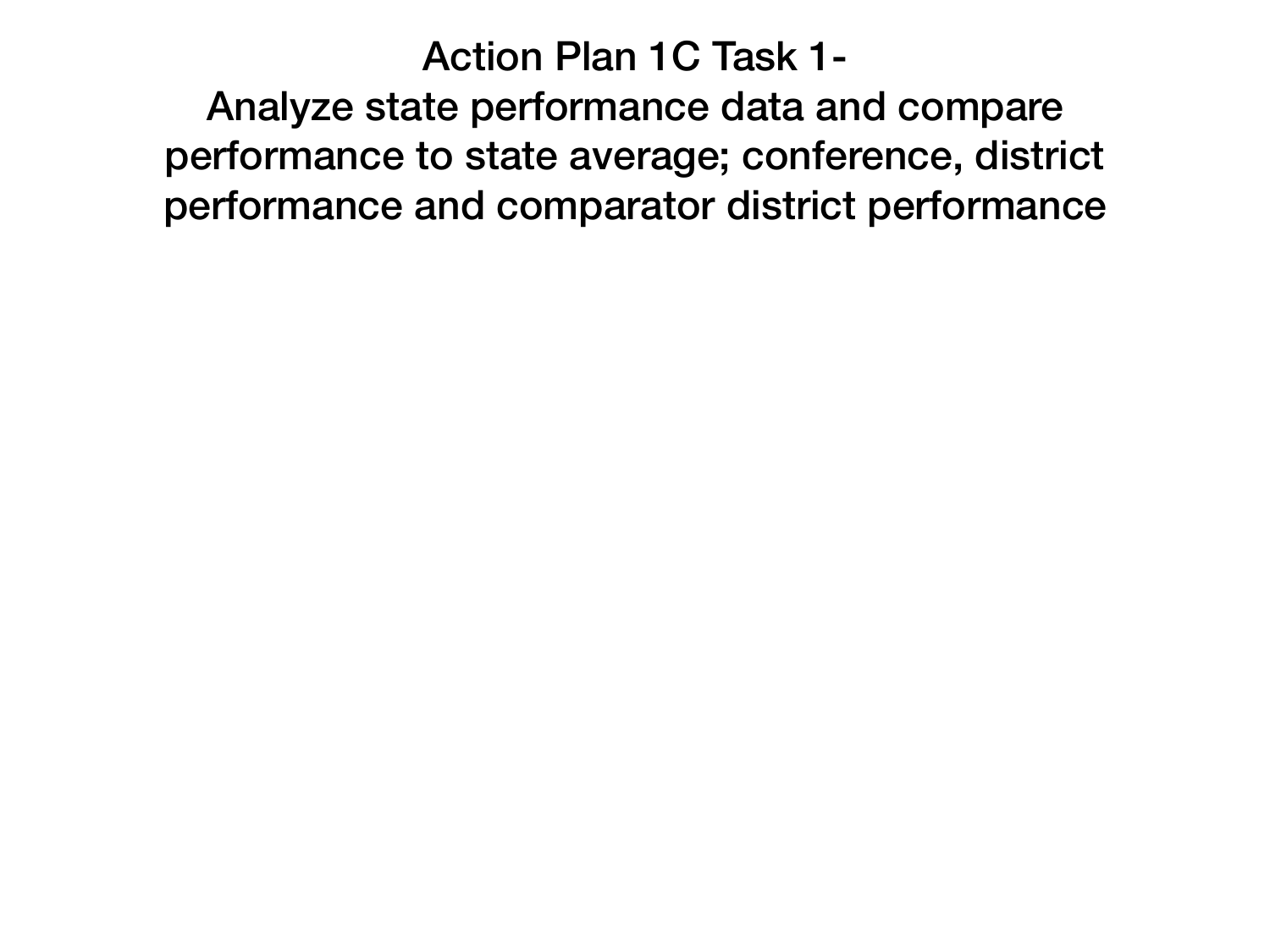# HES ELA

|                                          | <b>HES</b> | <b>State</b> | Non-transient<br>Population |
|------------------------------------------|------------|--------------|-----------------------------|
| <b>MAP Index</b>                         | 330.9      | 338.4        | 341.2                       |
| Advanced and<br>Proficient<br>Percentage | 44         | 48.9         | 47.9                        |
| <b>Below Basic</b><br>Percentage         | 15.4       | 15.8         | 14.7                        |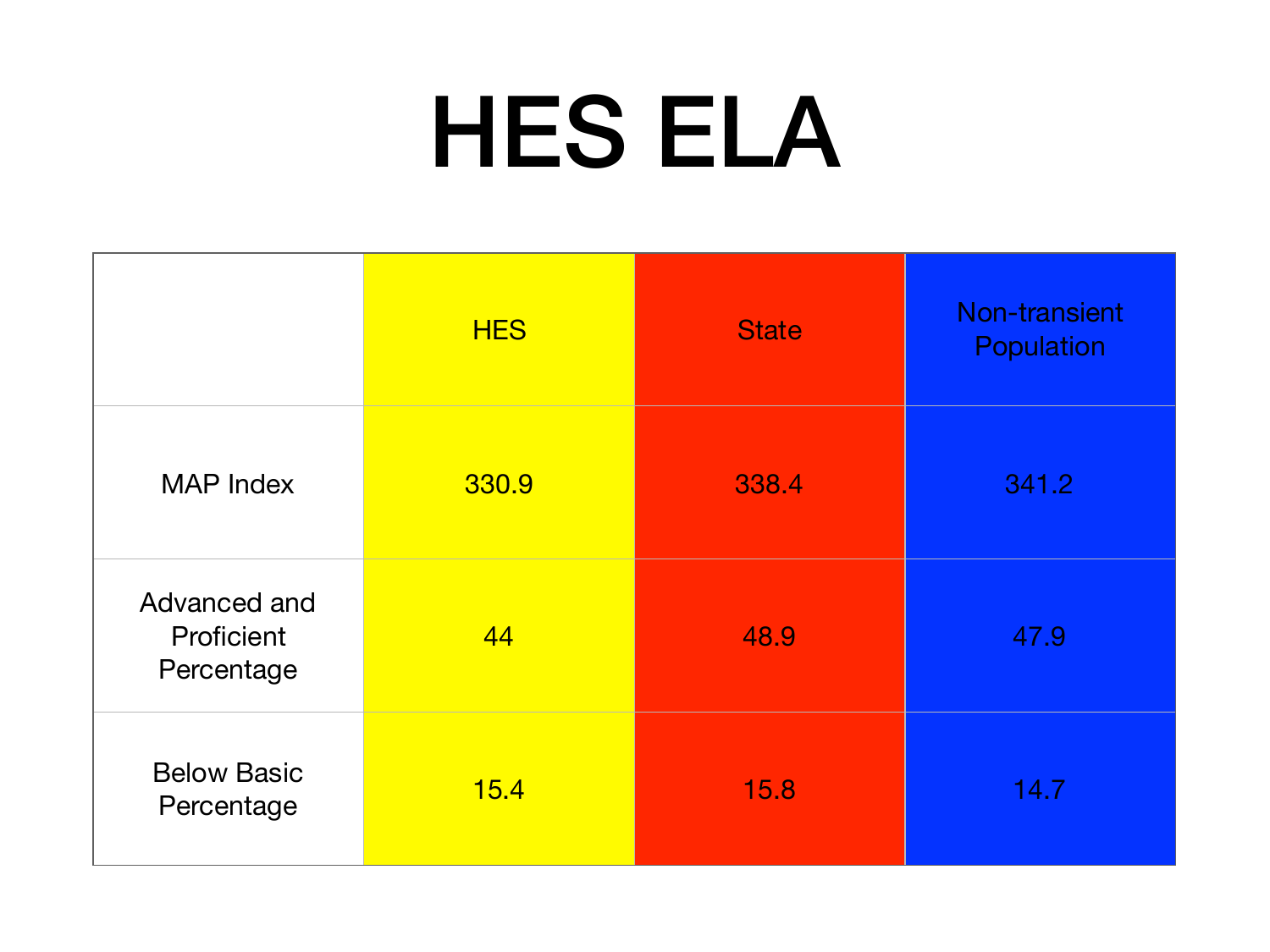# HES Math

|                                          | <b>HES</b> | <b>State</b> | Non-transient<br>Population |
|------------------------------------------|------------|--------------|-----------------------------|
| <b>MAP Index</b>                         | 301        | 312.8        | 314.9                       |
| Advanced and<br>Proficient<br>Percentage | 34.4       | 44.5         | 44.1                        |
| <b>Below Basic</b><br>Percentage         | 22.6       | 25.8         | 19                          |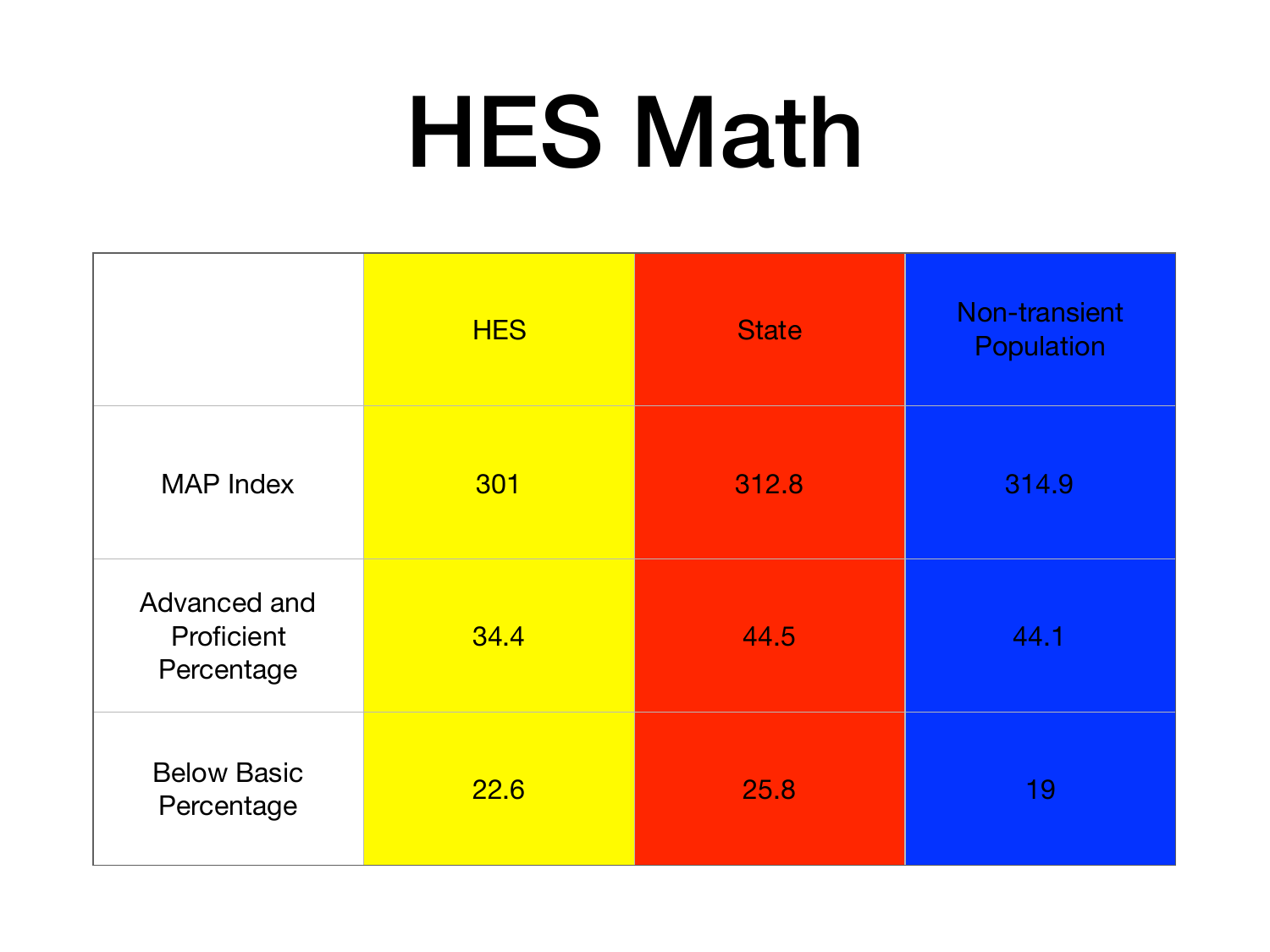### APR Subgroup Achievement

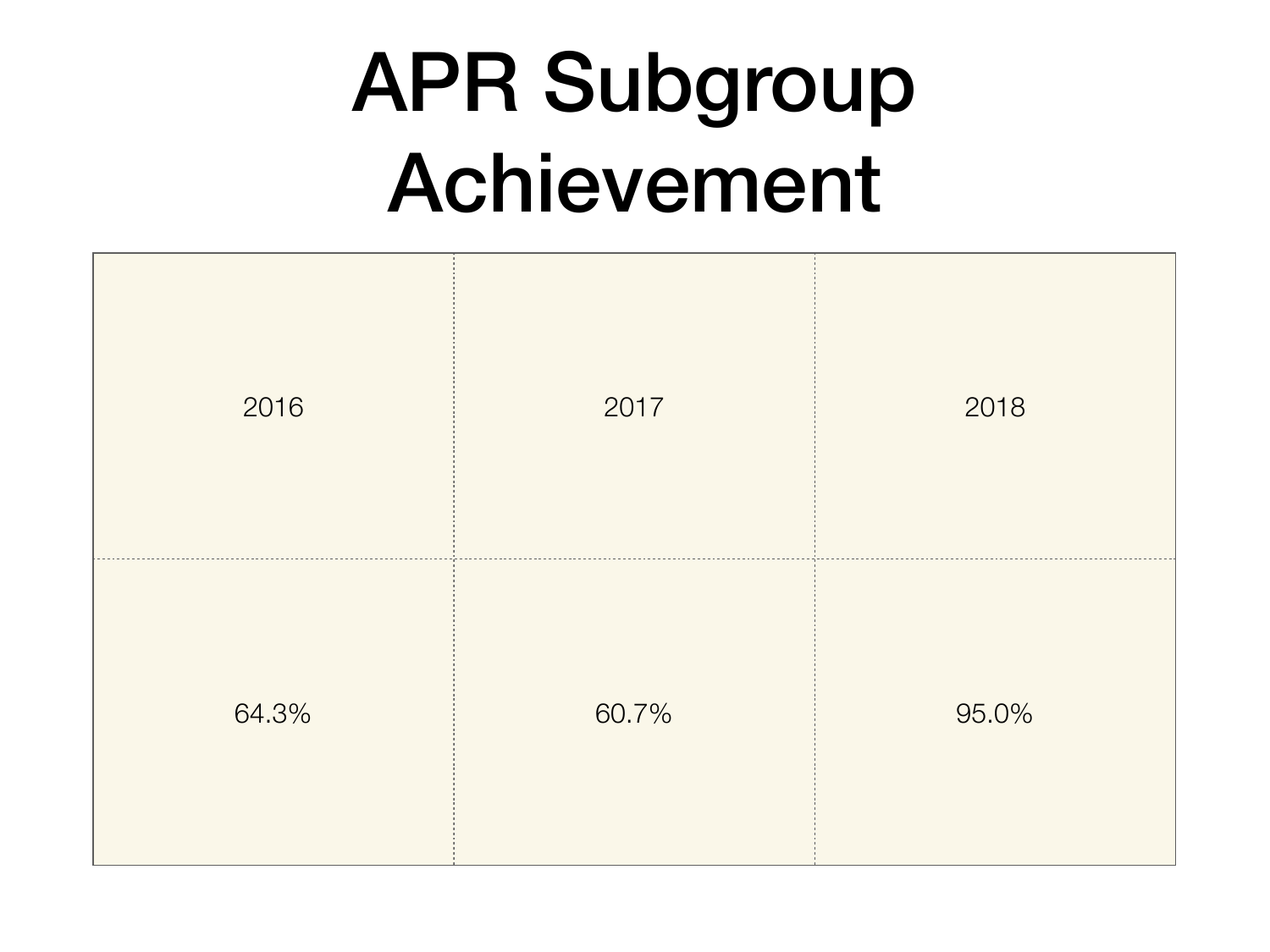Strategic Plan Goal 2 The percent of students scoring at or above proficient level on the state Math assessments will increase annually to meet or exceed the annual "on track" MSIP target for all students and subgroups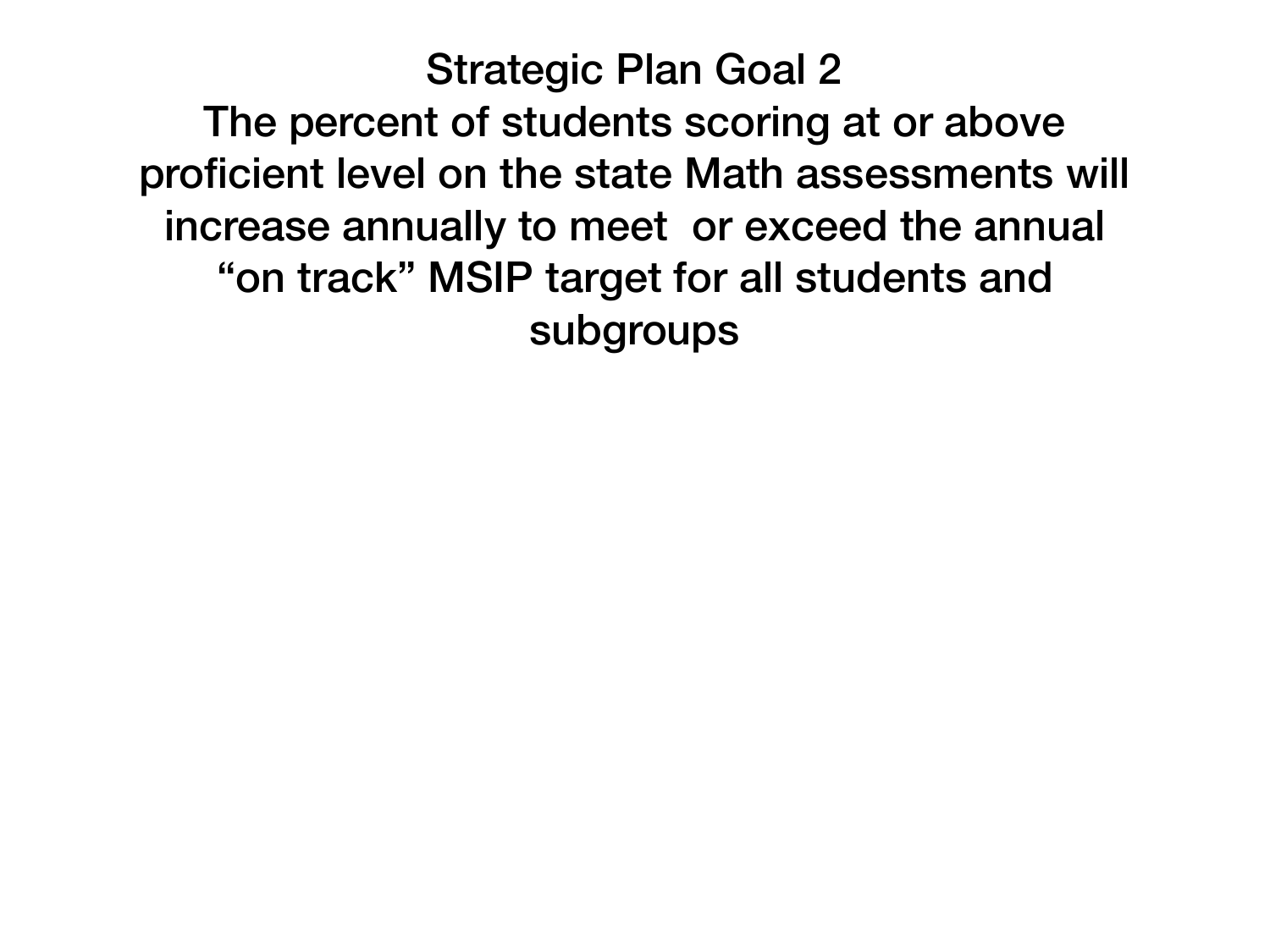

### **ELA 80% of students will score 40% or higher on the Evaluate assessment each month.**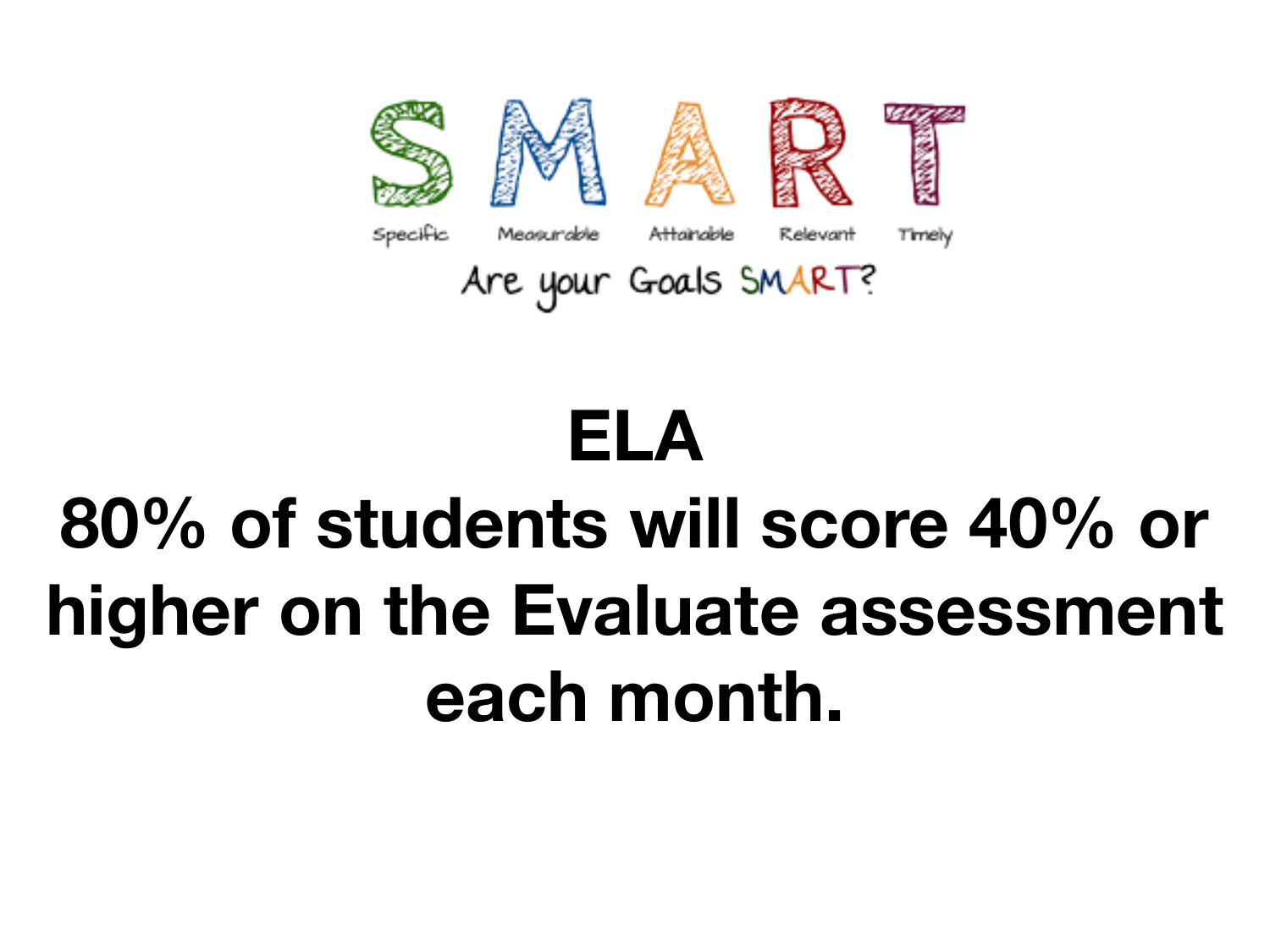### **Kindergarten ELA**

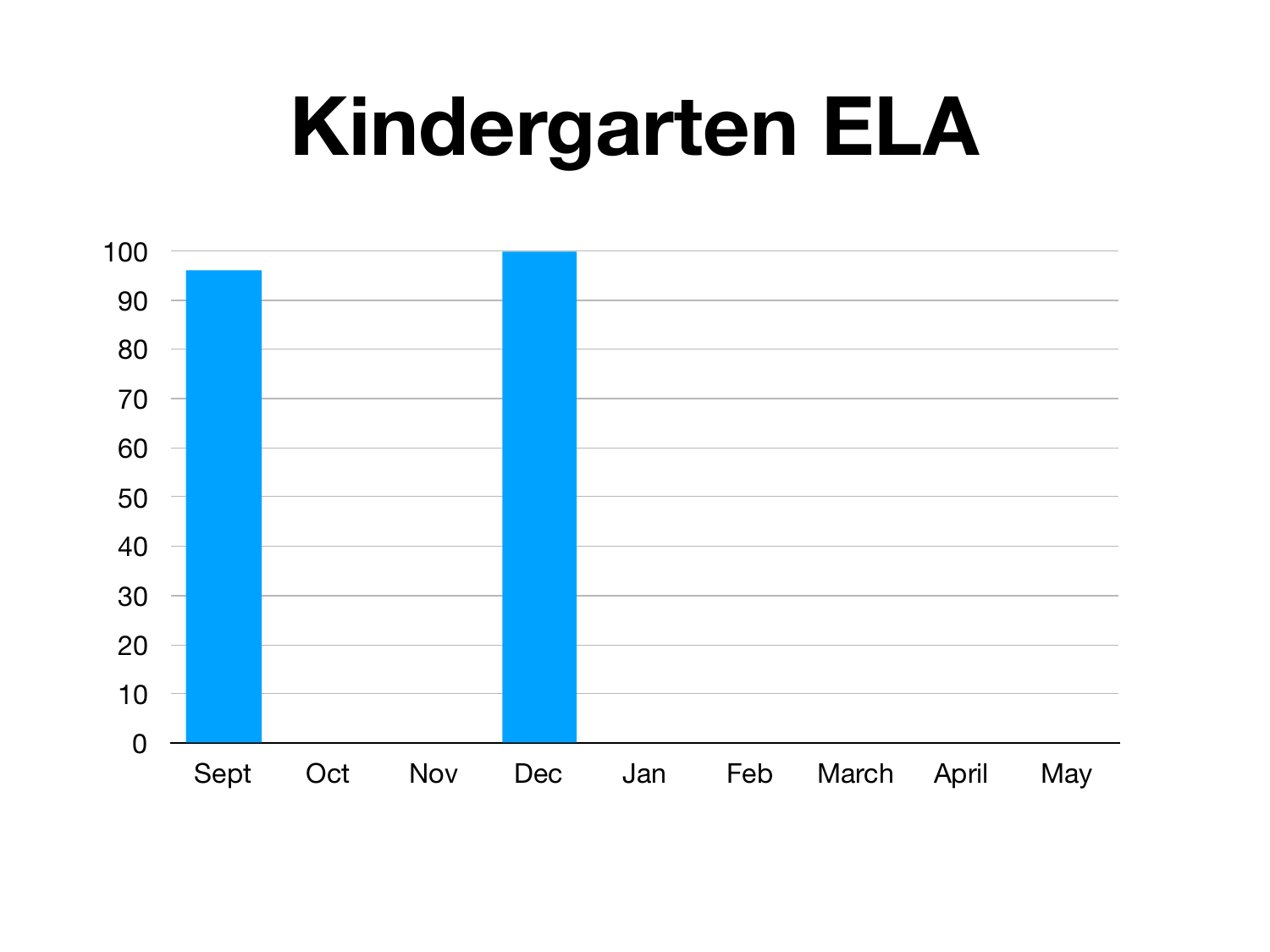# 1st Grade ELA

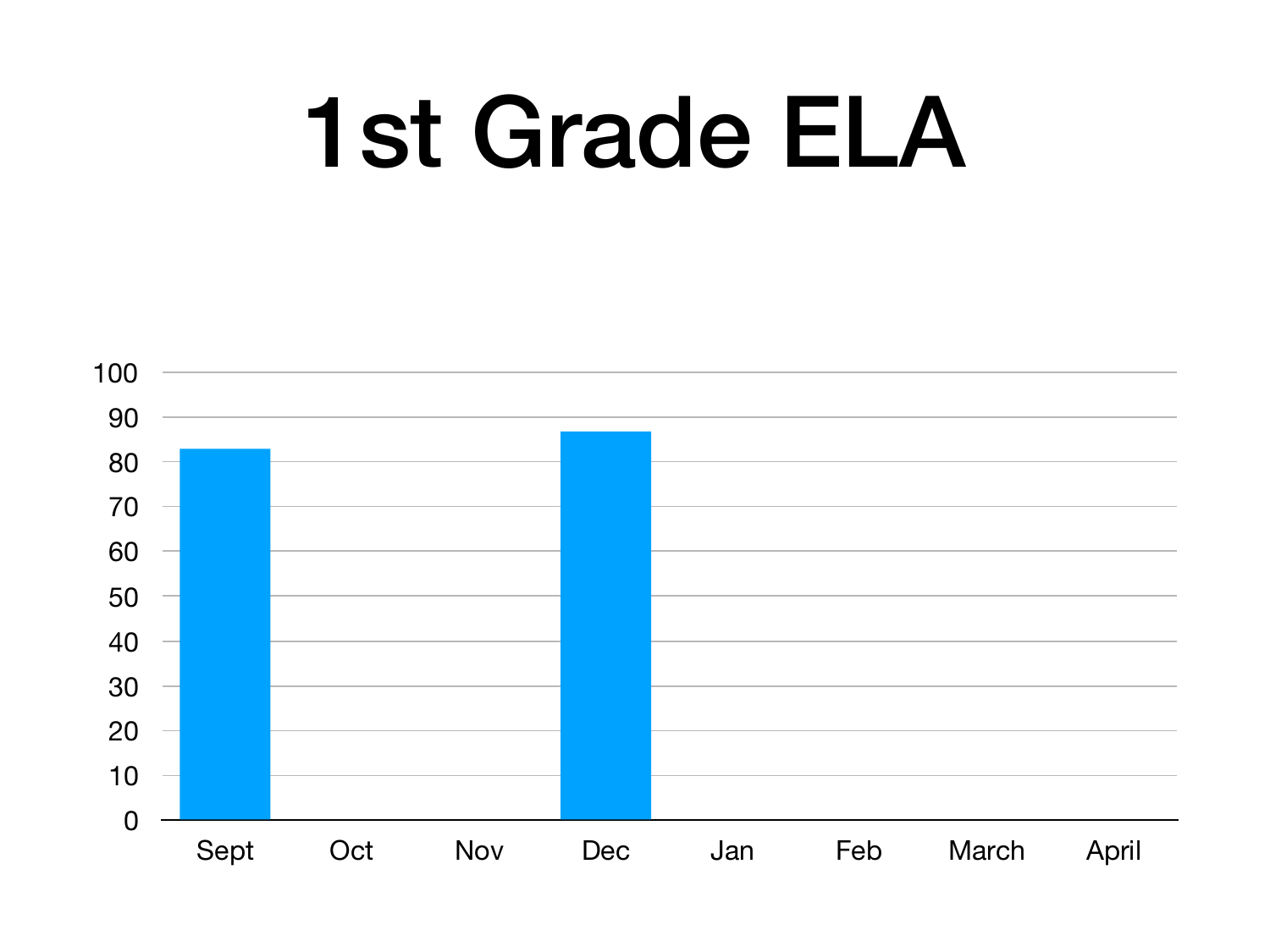# 2nd Grade ELA

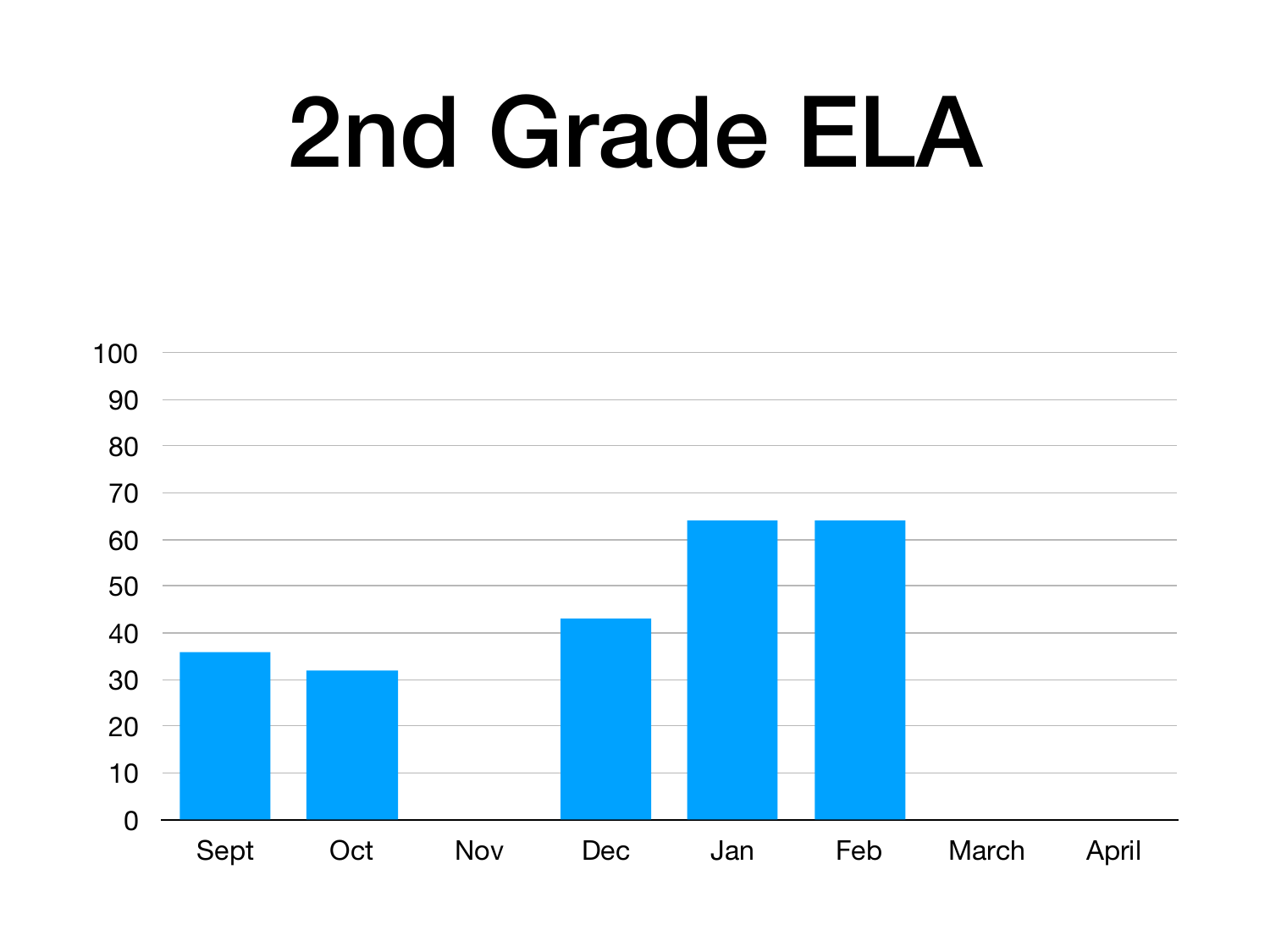# 3rd Grade ELA

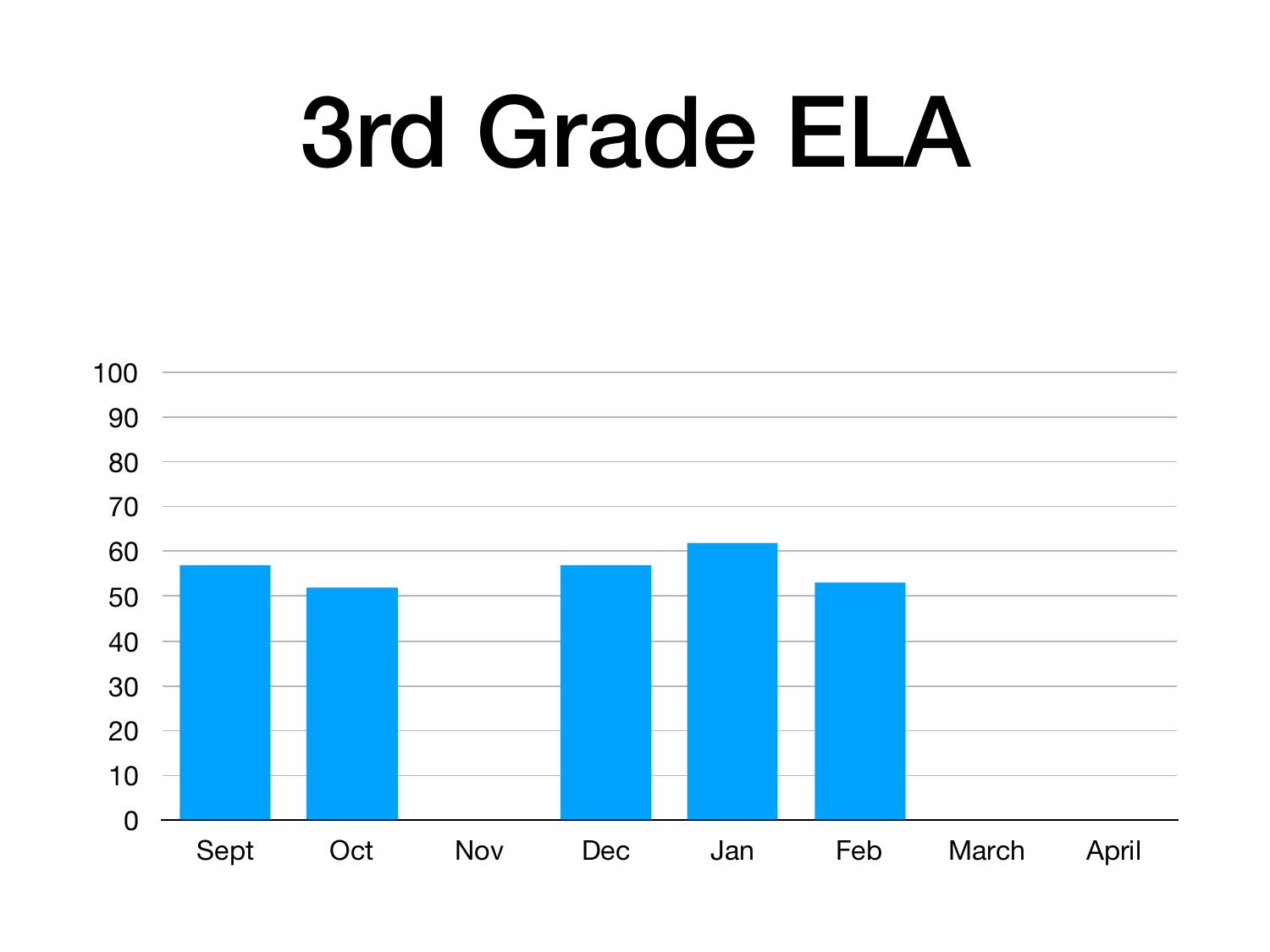# 4th Grade ELA

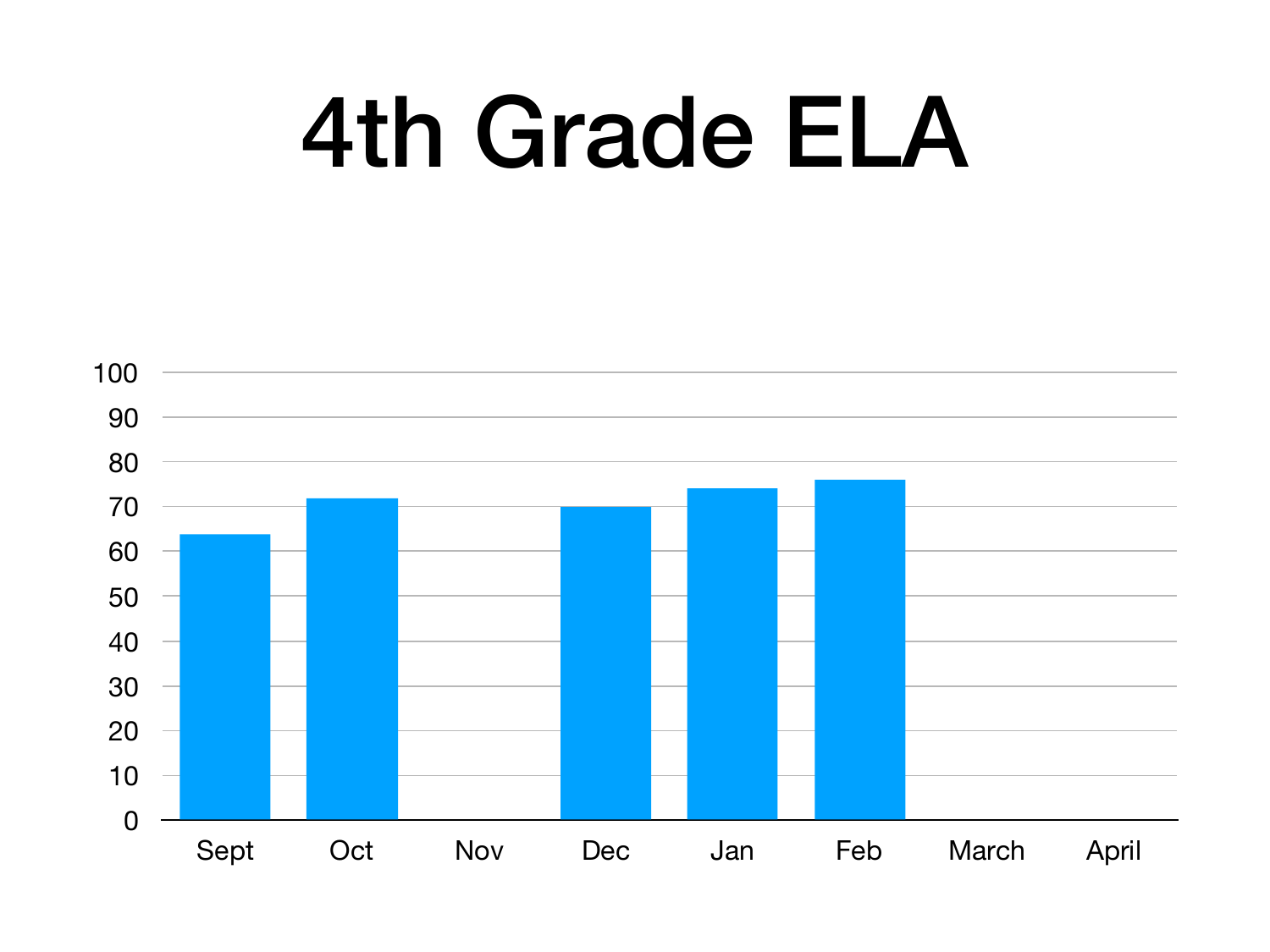# 5th Grade ELA

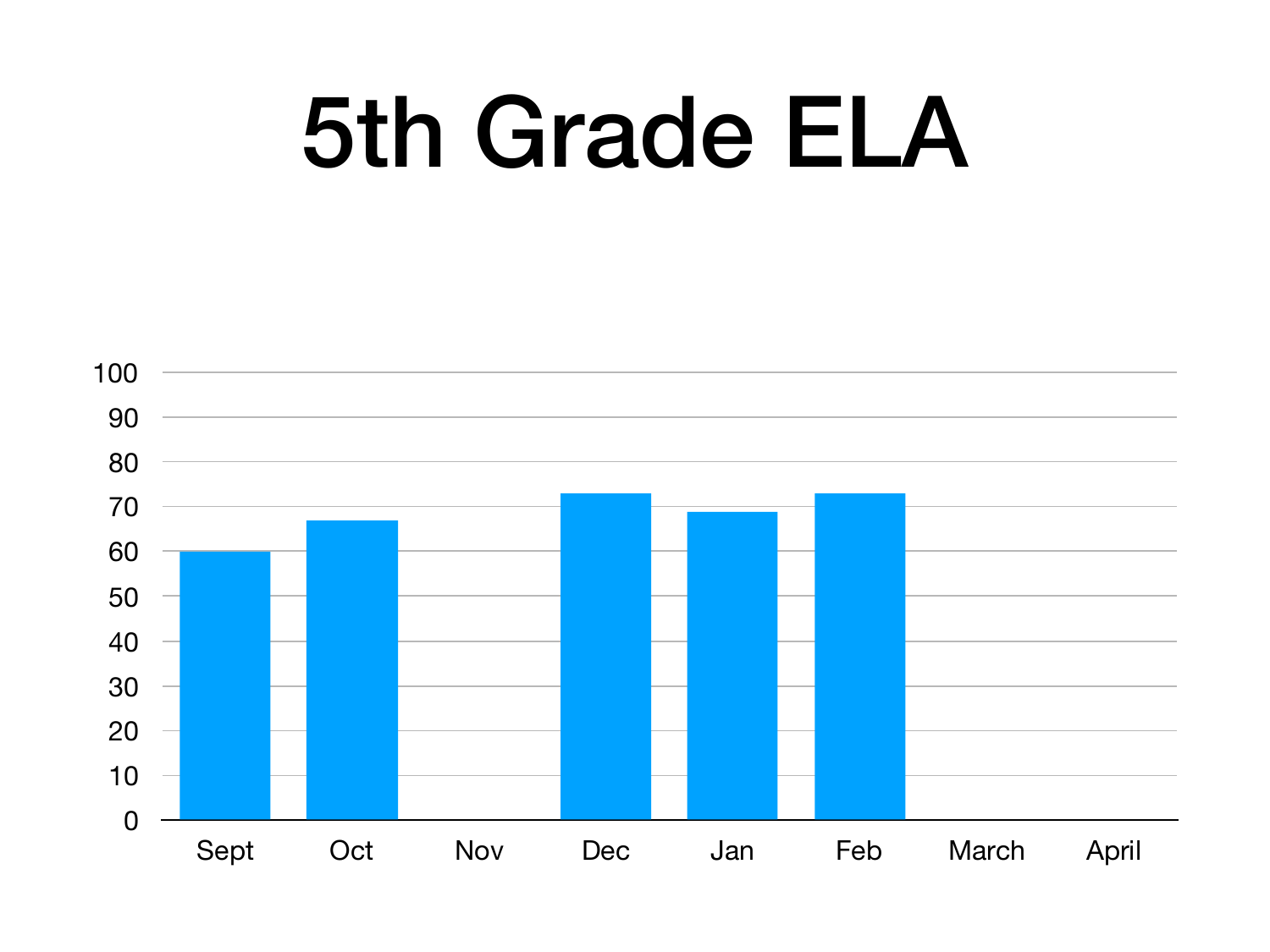

#### **Math**

#### **90% of students will master a 5-minute basic fact assessment**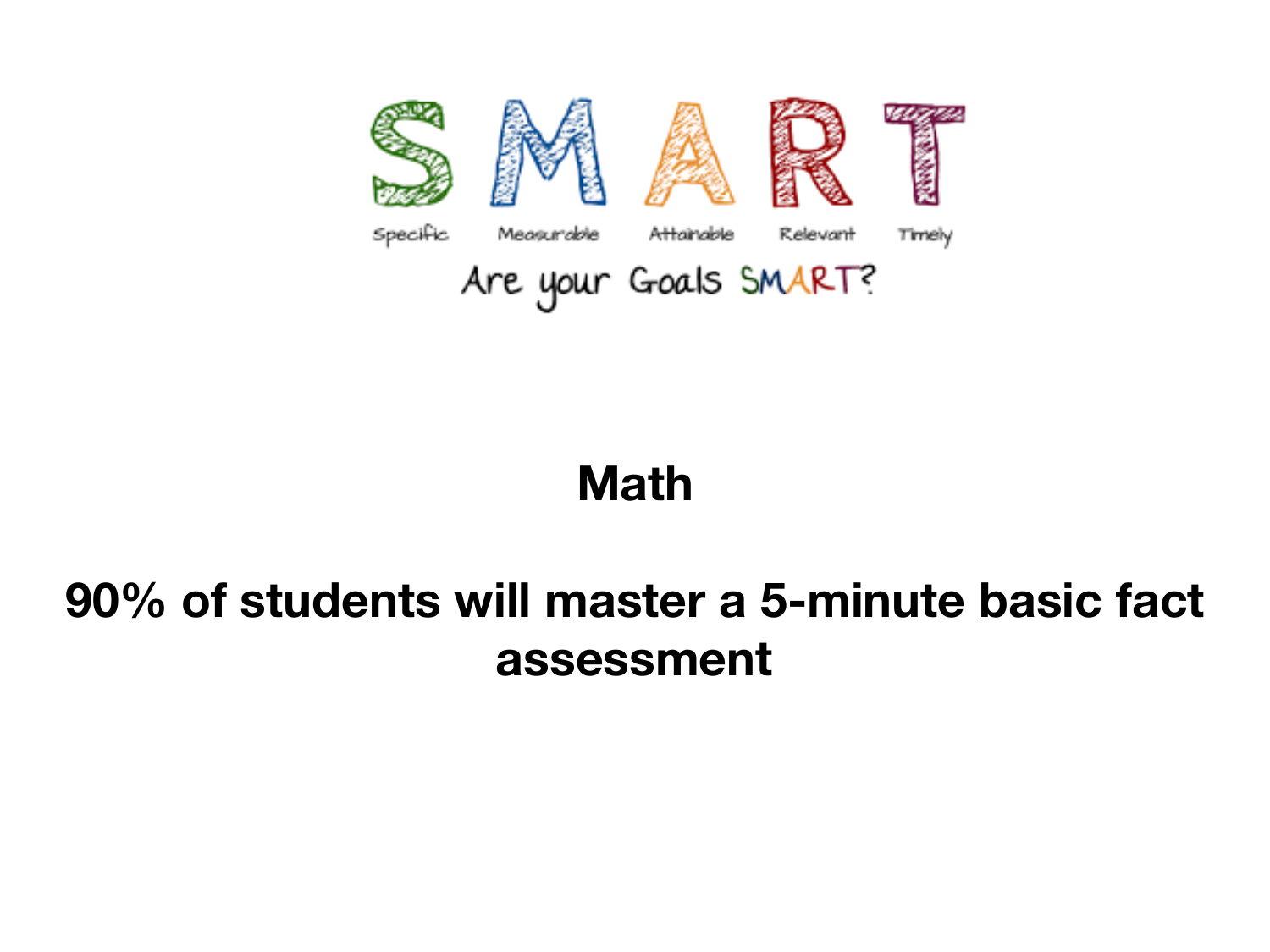#### Kindergarten Math **Blue= Addition** Green= Subtraction

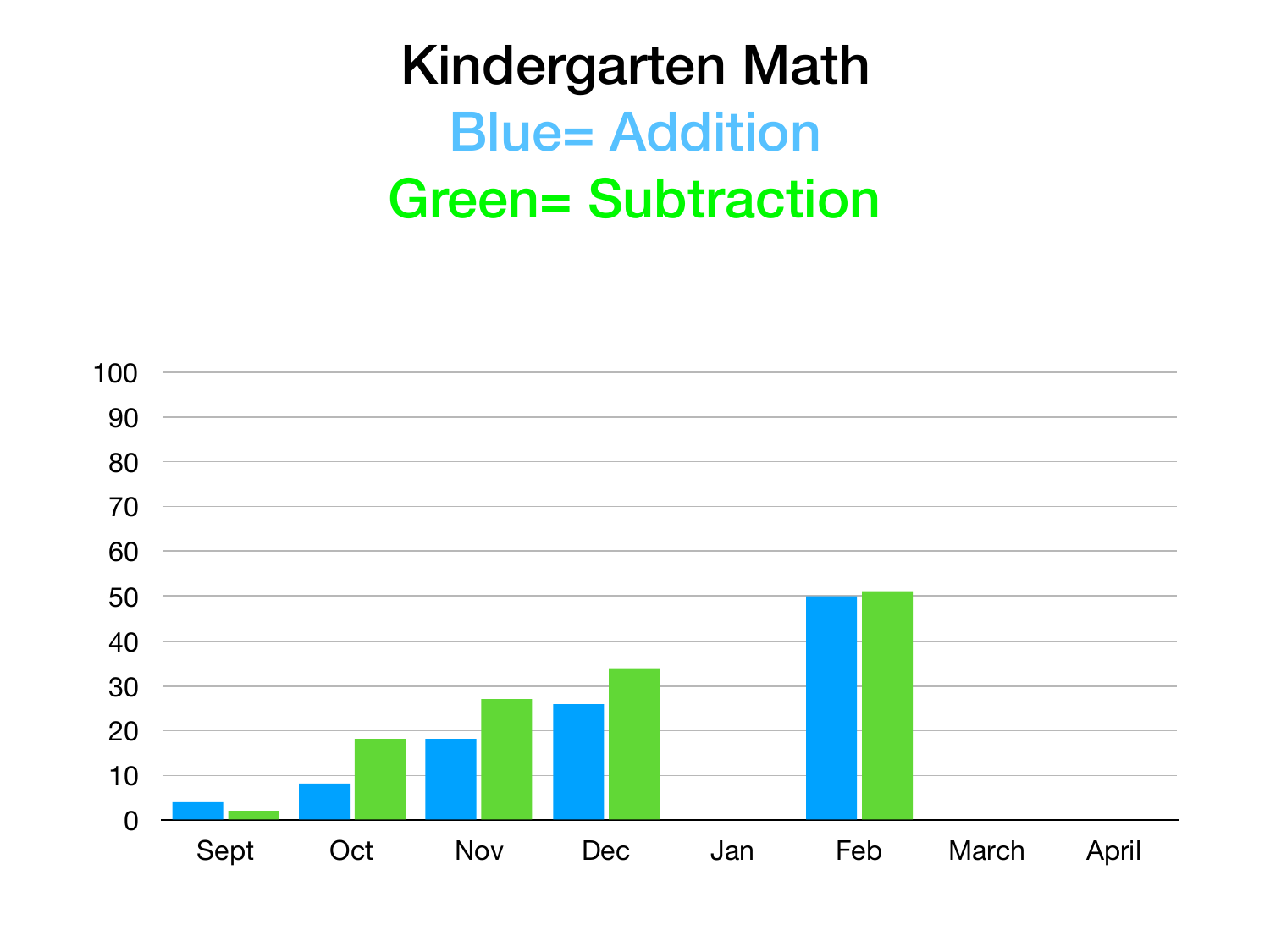#### 1st Grade Math Blue= Addition Green= Subtraction

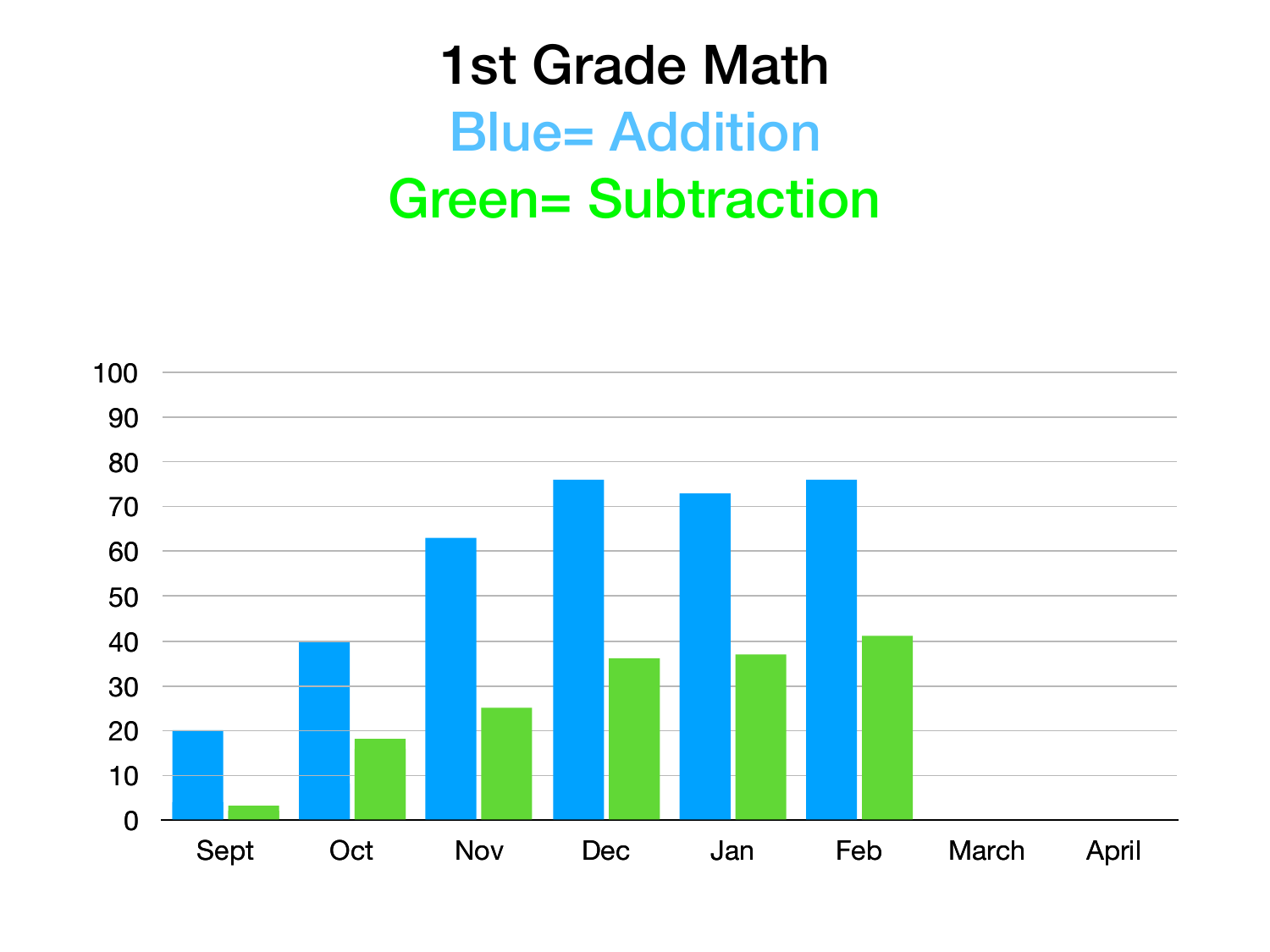#### 2nd Grade Math **Blue= Addition** Green= Subtraction

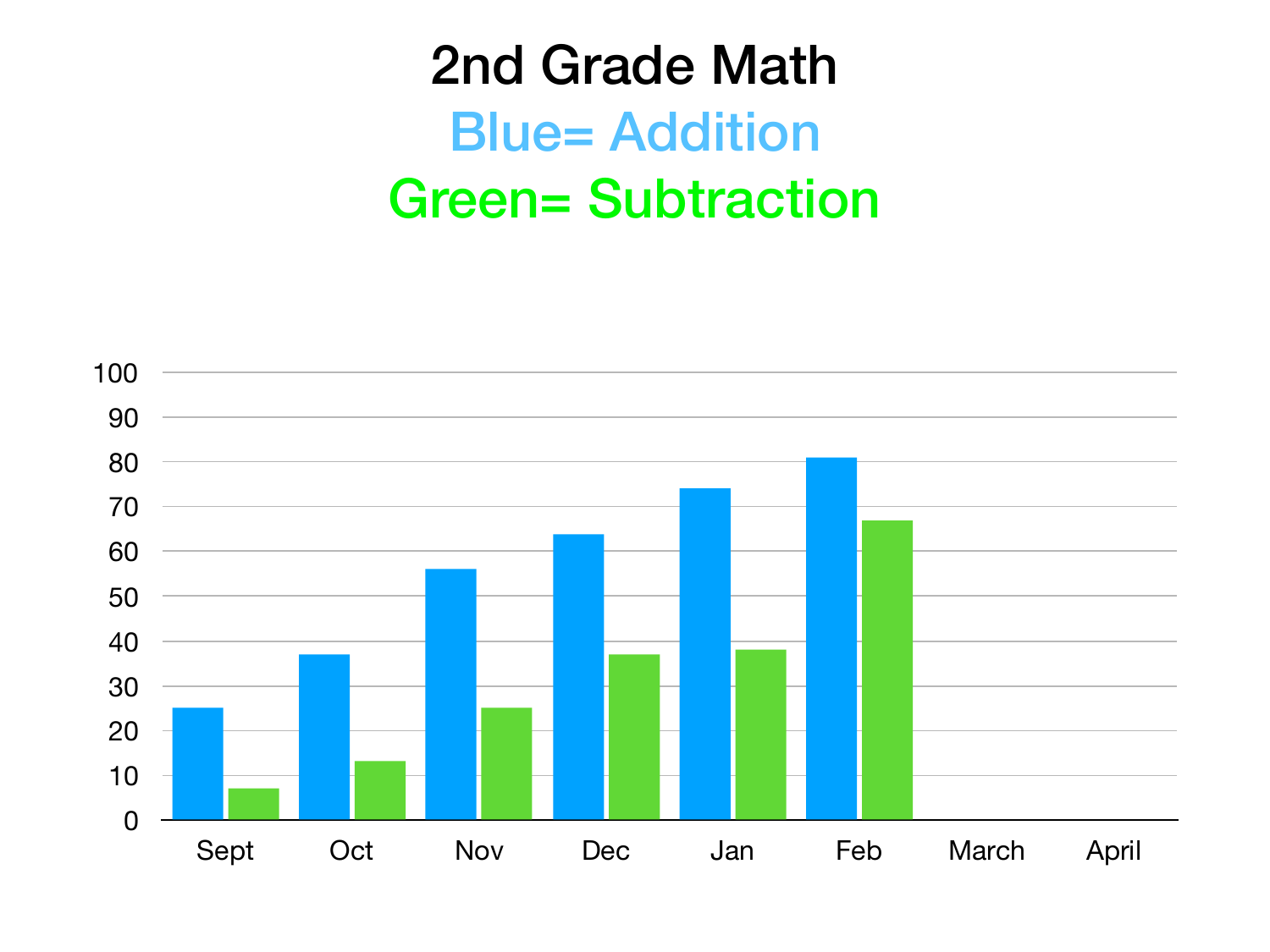### 3rd Grade Math **Blue= Multiplication**

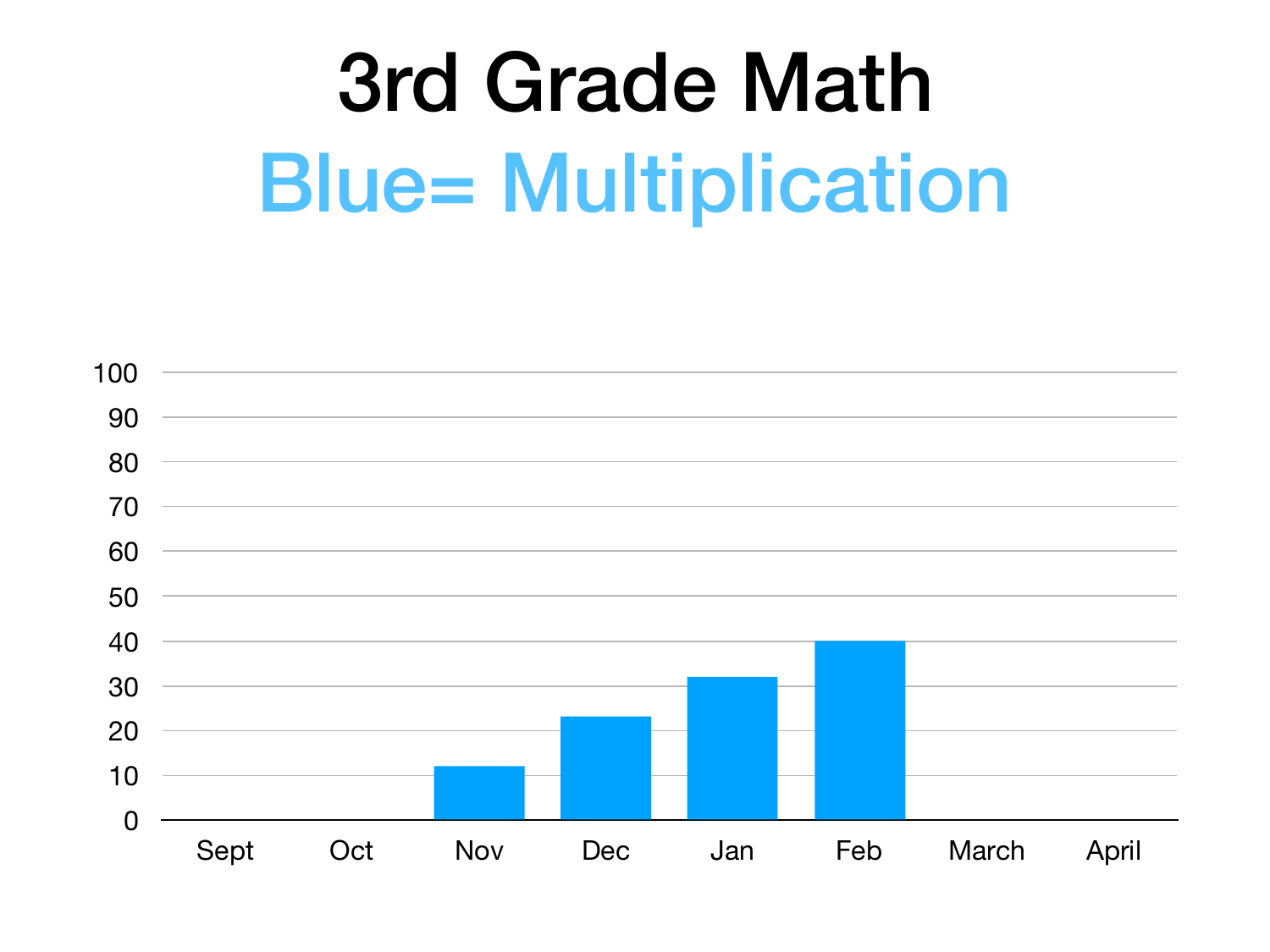### 4th Grade Math **Blue= Multiplication**

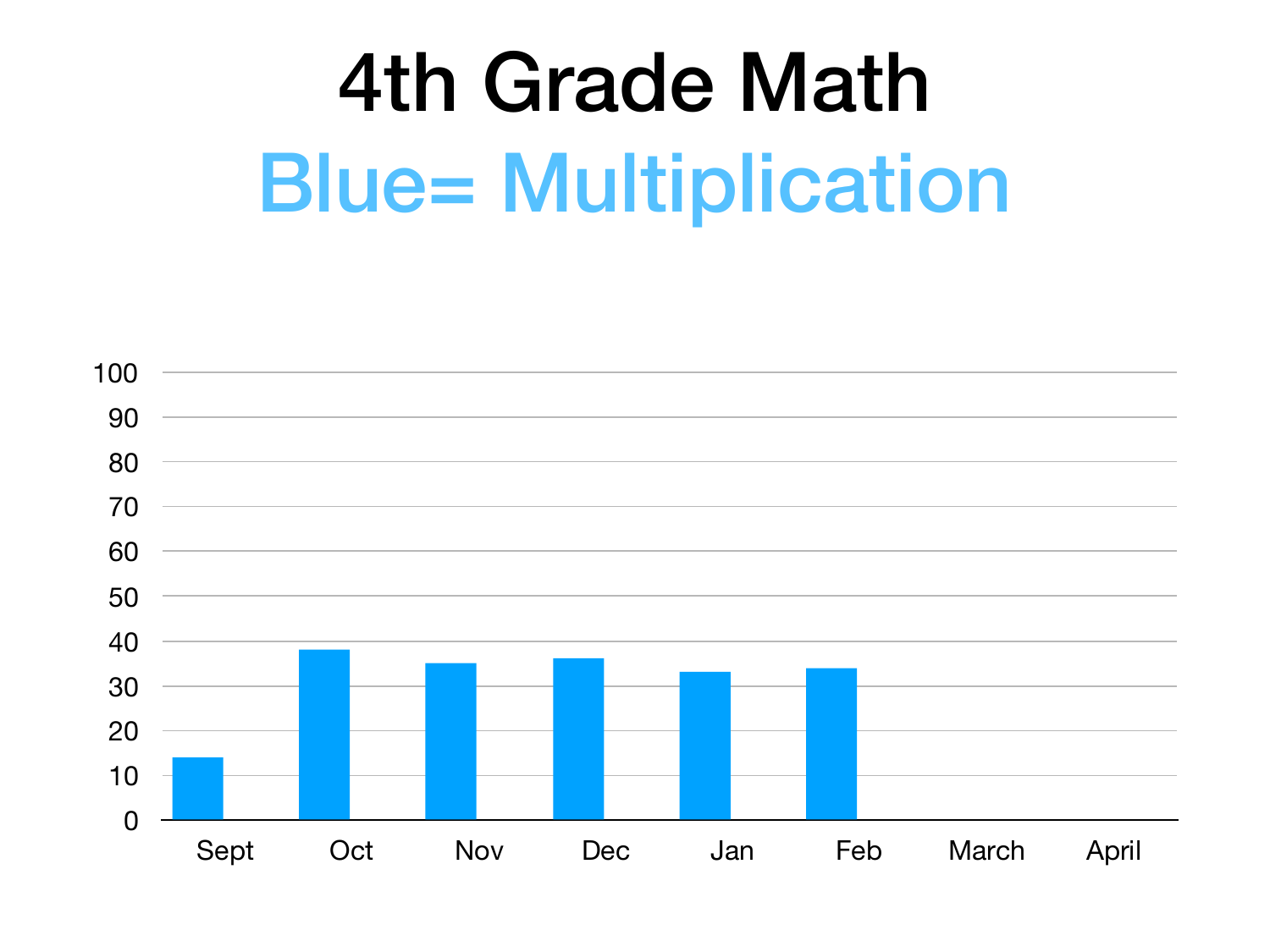#### 5th Grade **Blue= Multiplication** Green= Division

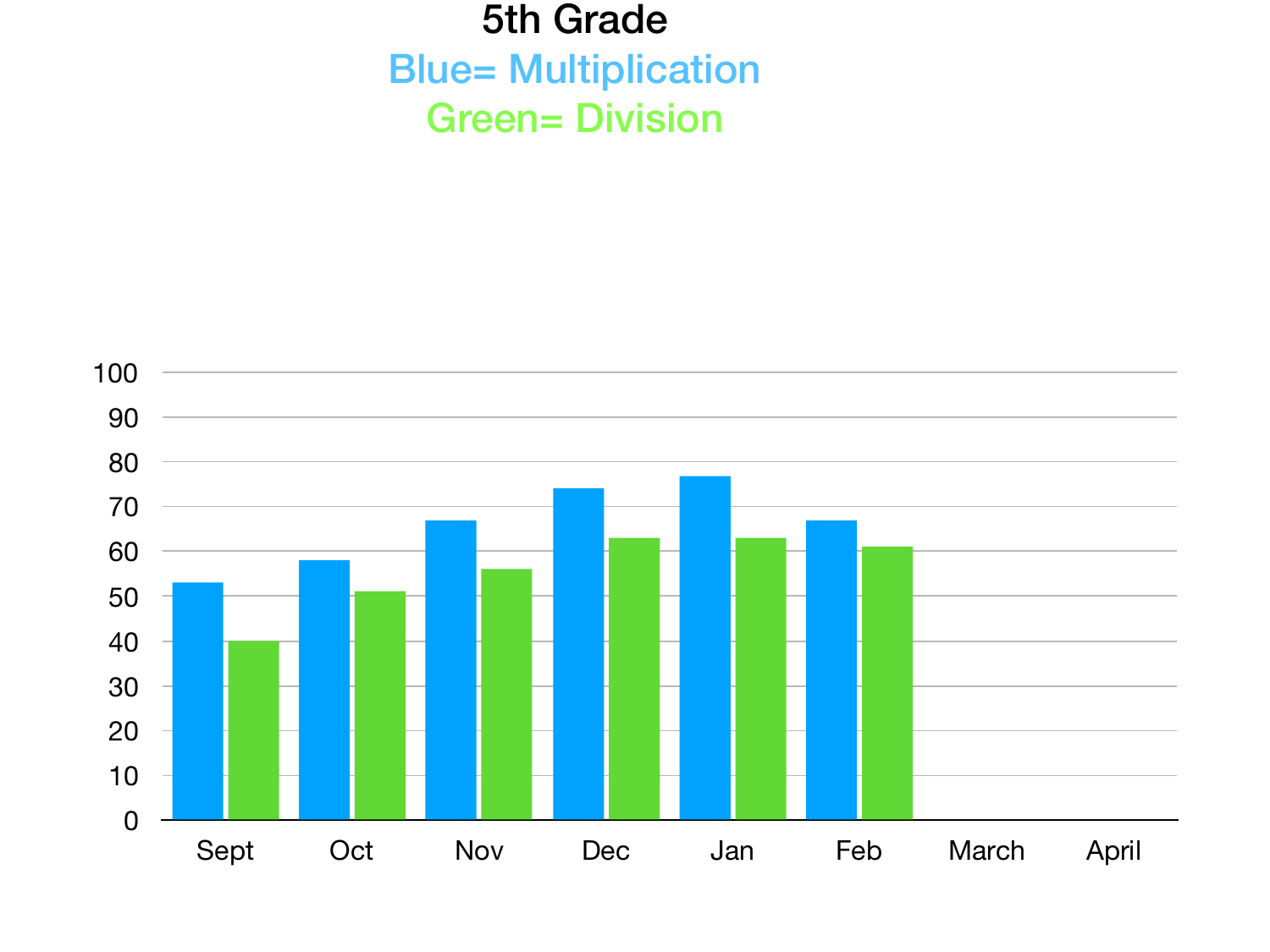Strategic Plan 4- Design a comprehensive district scorecard to report district progress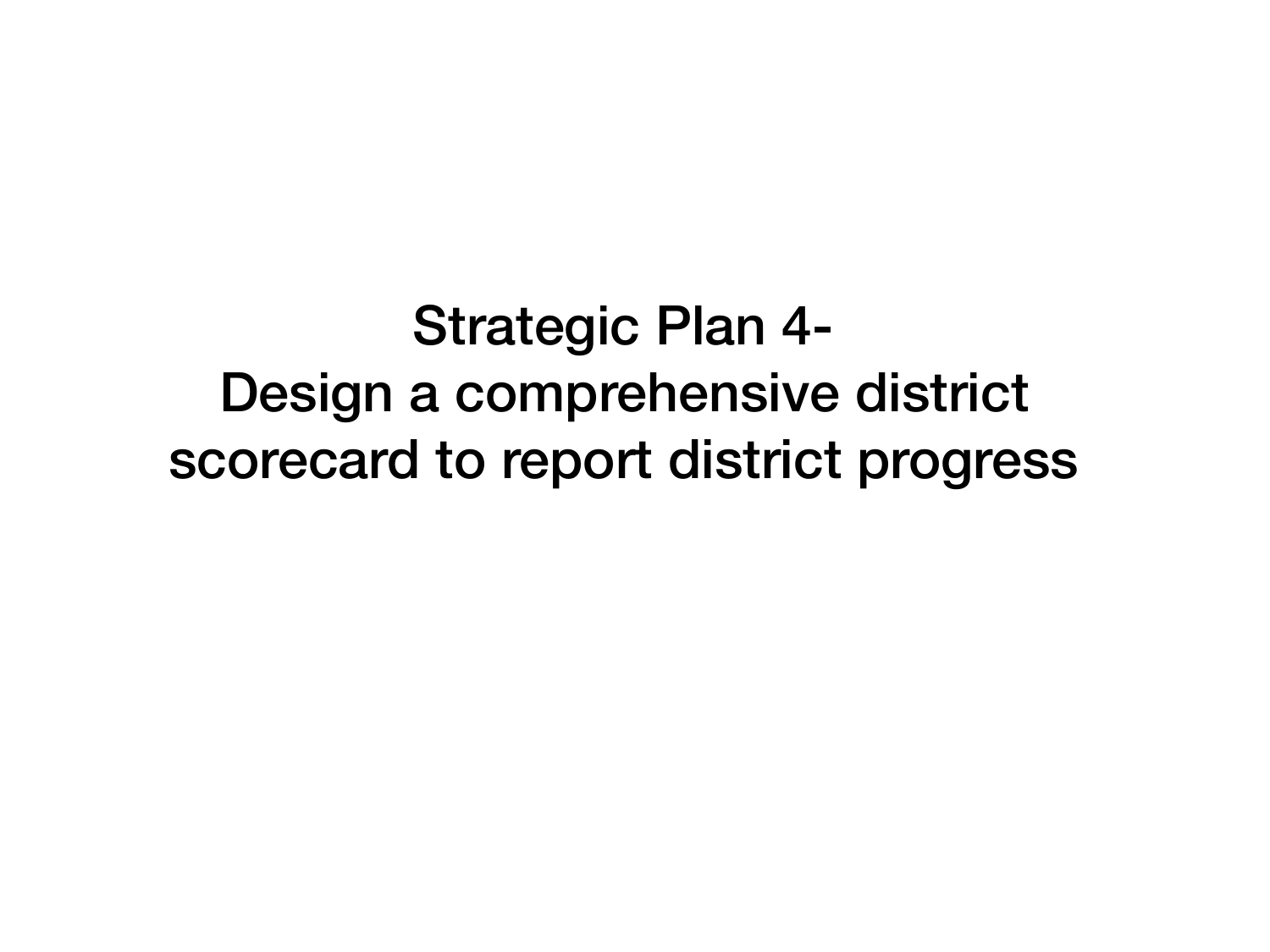### Enrollment

|                | Aug | Sep | Oct | Nov | Dec | Jan | Feb | <b>March</b> |
|----------------|-----|-----|-----|-----|-----|-----|-----|--------------|
| K              | 76  | 75  | 77  | 76  | 77  | 77  | 78  | 78           |
| $\mathbf 1$    | 89  | 90  | 90  | 87  | 88  | 88  | 85  | 86           |
| $\overline{2}$ | 104 | 103 | 104 | 103 | 104 | 103 | 101 | 103          |
| 3              | 75  | 74  | 73  | 74  | 75  | 75  | 73  | 74           |
| $\overline{4}$ | 76  | 77  | 76  | 77  | 76  | 76  | 78  | 80           |
| 5              | 83  | 83  | 82  | 83  | 83  | 83  | 84  | 83           |